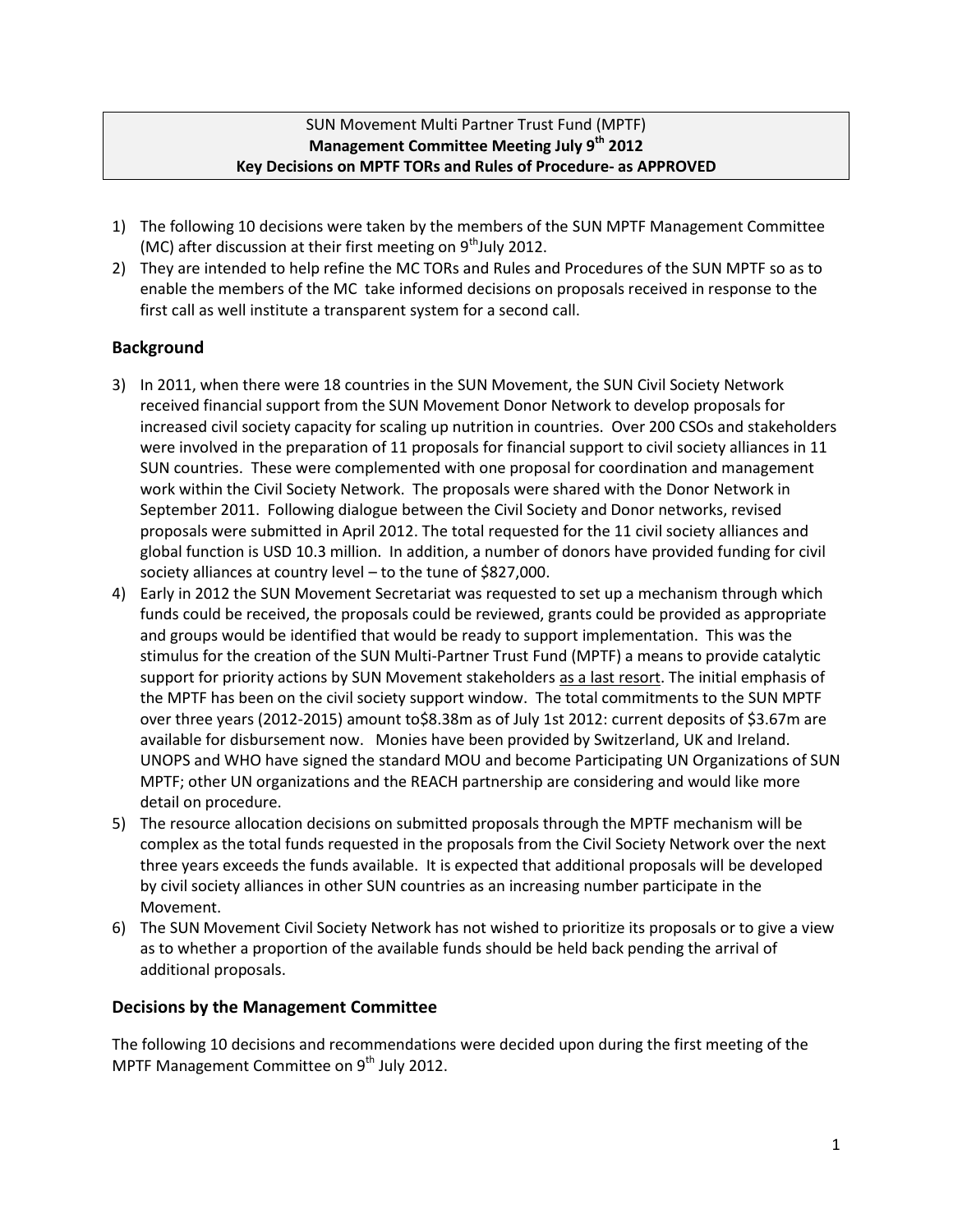**Decision 1**: A proportion of the total funds committed<sup>1</sup> to the SUN MPTF will be kept in reserve for response to a second call for proposals to be launched in the last quarter of 2012.

**Decision 2:** The Management Committee will decide on whether or not to award a grant for each proposal, as well as the size of the grant (which may be less than the amount requested). The Management Committee will cap allocations at an average of \$400,000, with flexibility for the Chair of the SUN MPTF to make adjustments on a case by case basis for the first round of allocations, since Civil Society Alliances were not advised of the cap when preparing proposals. The Management Committee can exercise its discretion and award grants above this amount in exceptional cases. It is anticipated that similar maxima will be applied to future calls for proposals.

**Decision 3:** Before any proposal is submitted to the Management Committee,

- 1 The submitting CSO indicates the entity (or entities) which it would wish to facilitate implementation (Facilitating Entity) if its application is successful - selected from the list of Participating UN Organizations (POs) which signed the MOU to participate in the SUN MPTF.
- 2 Participating Organizations indicate the submissions for which they would be ready to become Facilitating Entity.
- 3 In all cases a maximum of 7% overhead costs will be admissible by the Participating Organization acting as a Facilitating Entity for assuming programmatic and financial accountability of funding that will go to the CSO.

**Decision 4:** All proposals are independently assessed by the SUN Secretariat. Assessment criteria include

- 1 technical soundness (situation analysis, institutional clarity, clear deliverables, means of verification),
- 2 clear and measurable results, including results-based focus
- 3 alignment with national policies and strategies for scaling up nutrition,
- 4 the potential for stronger and more inclusive civil society participation in national SUN platforms,
- 5 The theory of change which underlies the proposal

l

6 Analysis of financing gaps and the efficiency with which funds will be used

A Proposal Assessment template will be annexed to the MPTF Management Committee Rules of Procedure to reflect these criteria. Assessments will be made available to the Management Committee to aid their decision making.

**Decision 5:** Once a grant is awarded the successful CSO will – within 30 days -– propose any desired refinements to the proposal (e.g. adjustments due to the grant being less than the requested sum, or changes requested by the Management Committee) to the Facilitating Entity. Once agreed by both parties, implementation can commence. Refined proposals will be shared with the SUN Secretariat. The Facilitating Entity will assume programmatic and financial accountability for funding disbursed for CSO projects.

 $^1$  A contribution expected to be received based on a signed Standard Administrative Arrangement (SAA) with the UNDP Multi-Partner Trust Fund Office (MPTF Office), in its capacity as the Administrative Agent of the SUN MPTF.